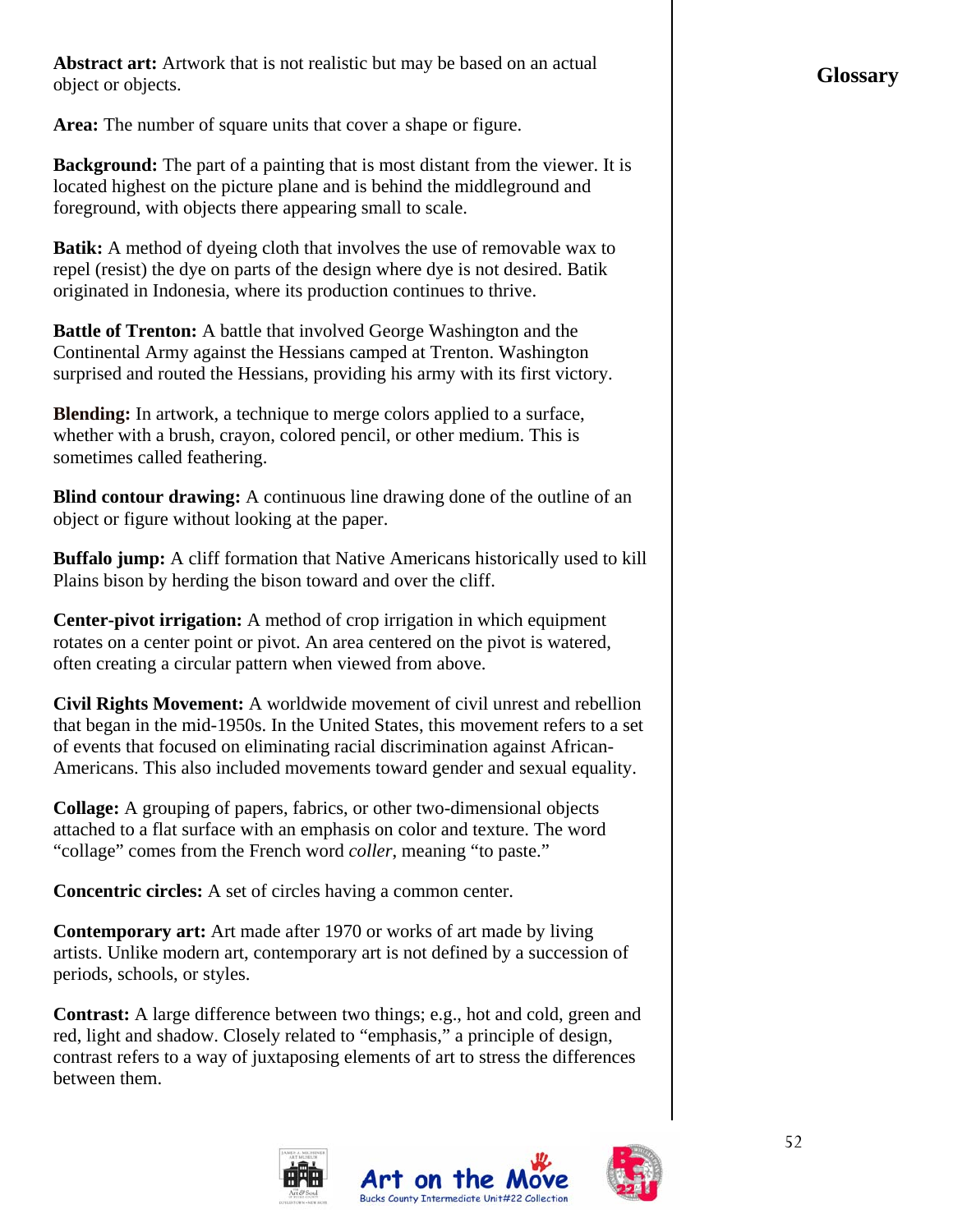## **Glossary**

**Cool colors:** Blues, greens, and violets. These are colors that can be found in ice or the evening light. Cool colors give the illusion of receding away from the viewer.

**Crop circle:** Any area of grain or crops that has been flattened or cut into a circular geometric pattern, sometimes thought to be made by flying saucers, though many are known to be man-made.

**Daguerre, Louis (French; 1787–1851):** Developed the first permanent photographic images in 1839, having continued the pioneering work of Joseph Niépce. Daguerre's process is called "daguerreotype."

**Double bar graph:** A type of graph that uses two bars to compare similar sets of data (e.g., boys vs. girls, fourth grade vs. fifth grade).

**Foreground:** The area in a work of art that is nearest to the viewer. It is located lowest in the painting, and objects there are large in scale.

**Intensity:** The [brightness](http://www.artlex.com/ArtLex/Bp.html#anchor1988152) or dullness of a [hue](http://www.artlex.com/ArtLex/Ho.html#anchor8080622) or [color](http://www.artlex.com/ArtLex/c/color.html). For instance, the intensity of the pure color blue is very bright. When a lighter or darker color is added to blue, the intensity is less bright, or more subdued.

**Interpretation:** A stage in the work of [art criticism](http://www.artlex.com/ArtLex/Art.html#anchor1304466) in which one identifies the work's [meaning,](http://www.artlex.com/ArtLex/Me.html#anchor7714039) mood, or main idea.

**Intersecting lines:** Lines that have one and only one point in common.

**Irony:** A form of expression in which the real meaning is concealed or contradicted by the words or images used. The meaning either markedly contrasts or is entirely opposite to that which appears to be presented.

**Jazz:** A style of music, native to the United States, which originated around the beginning of the twentieth century.

**Journey:** (1) To travel or to take a trip to a different area; (2) A passage from one state of being or age to another; e.g., the journey from youth to maturity or a journey through time.

**Landscape:** A [painting,](http://www.artlex.com/ArtLex/p/painting.html) [photograph](http://www.artlex.com/ArtLex/p/photography.html), or other work of art that [depicts](http://www.artlex.com/ArtLex/D.html#anchor1888622) nature; also includes the cityscape and seascape.

**Line:** An element of art that refers to the continuous mark made on a surface by a moving point. Types of lines include vertical, horizontal, diagonal, straight or ruled, curved, bent, angular, thin, thick or wide, interrupted (dotted, dashed, broken, etc.), blurred or fuzzy, controlled, freehand, parallel, hatching, meandering, and spiraling.

**Mean:** The average of a set of data.

**Median:** The middle number of a set of data.

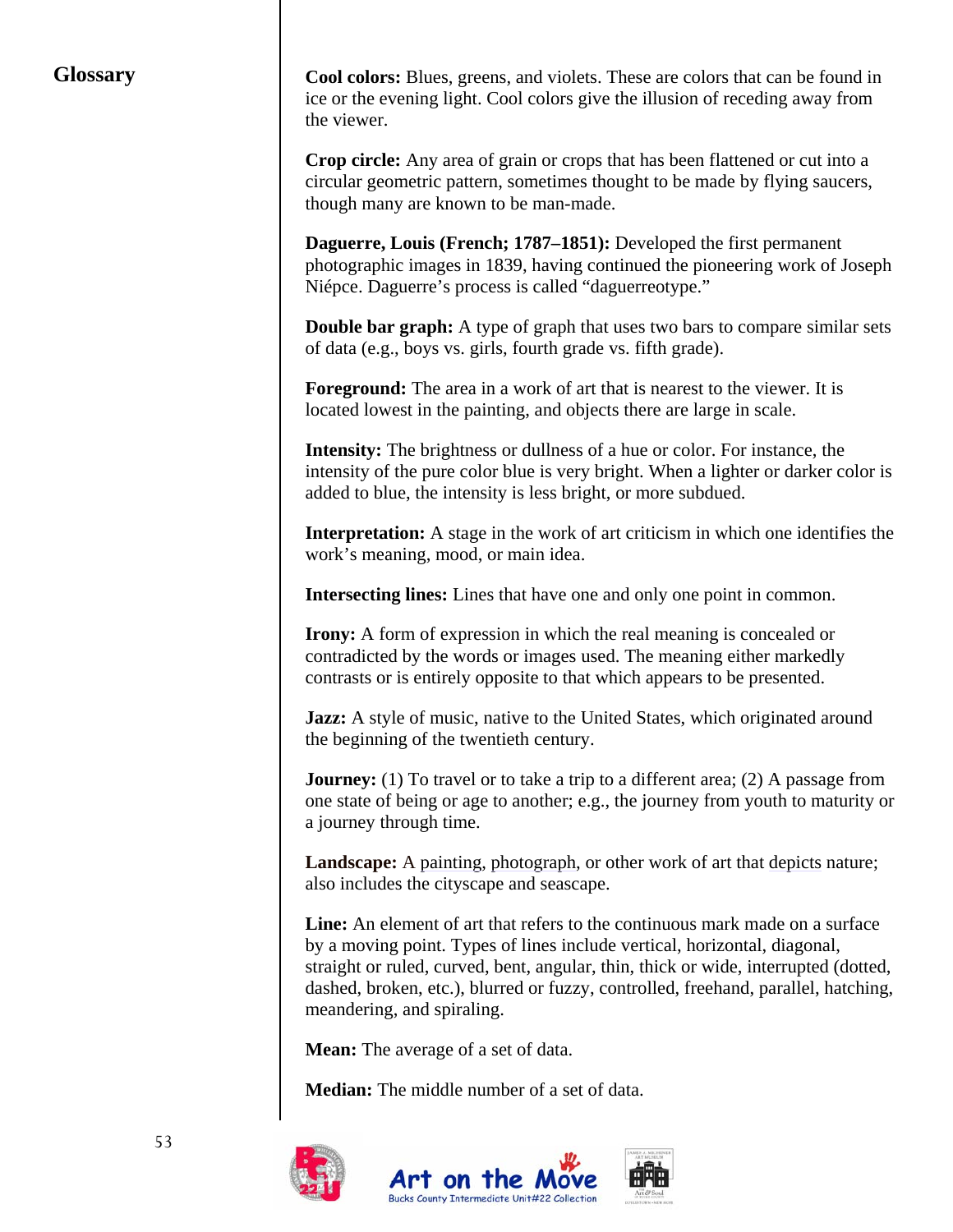**Middle ground:** The area in a work of art that is between the background and the foreground. This area is immediately under the horizon line.

**Mode:** The number that occurs most frequently in a set of data.

**Movement:** The quality (as in a painting or sculpture) of representing or suggesting motion.

**Myth:** A traditional story or sacred narrative that contributes to the system of values or to the habits and beliefs of a group of people.

**Narrative art:** Art that represents elements of a story. Two types of narrative art are genre painting and historical painting.

**Nautical mile:** A unit of [length](http://www.reference.com/browse/wiki/Length) that corresponds to approximately one [minute](http://www.reference.com/browse/wiki/Minute_of_arc) of [latitude](http://www.reference.com/browse/wiki/Latitude) along any [meridian.](http://www.reference.com/browse/wiki/Meridian_%28geography%29) It is used to measure distance traveled at sea.

**Negative space:** Area in an artwork that is empty; e.g., the space around a sculpture.

**Nonobjective art:** A type of abstract art that contains no recognizable subject.

**Orpheus:** A poet and musician in a Greek legend who followed his dead wife, Eurydice, to the Underworld in an attempt to rescue her.

**Opaque:** Material through which light cannot travel.

**Parallel lines:** Lines that are in the same plane and never intersect.

**Perpendicular lines:** Two lines, signals, or rays that intersect to form a 90 degree angle.

**Photography:** The art, craft, and science of producing permanent images on light-sensitive surfaces.

**Polygon:** A closed plane figure with at least three straight sides.

**Positive space:** Space in an artwork that contains something, such as one or more objects, lines, colors, or shapes.

**Probability:** In an experiment, the total number of successful events divided by the total number of possible events.

**Proportion:** The comparative relation between things or magnitudes as to size, quantity, number, etc.; also called "ratio."

**Quartet:** Any group of four persons or things.

**Range:** The difference between the lowest and the highest numbers in a set of data.



## **Glossary**

54